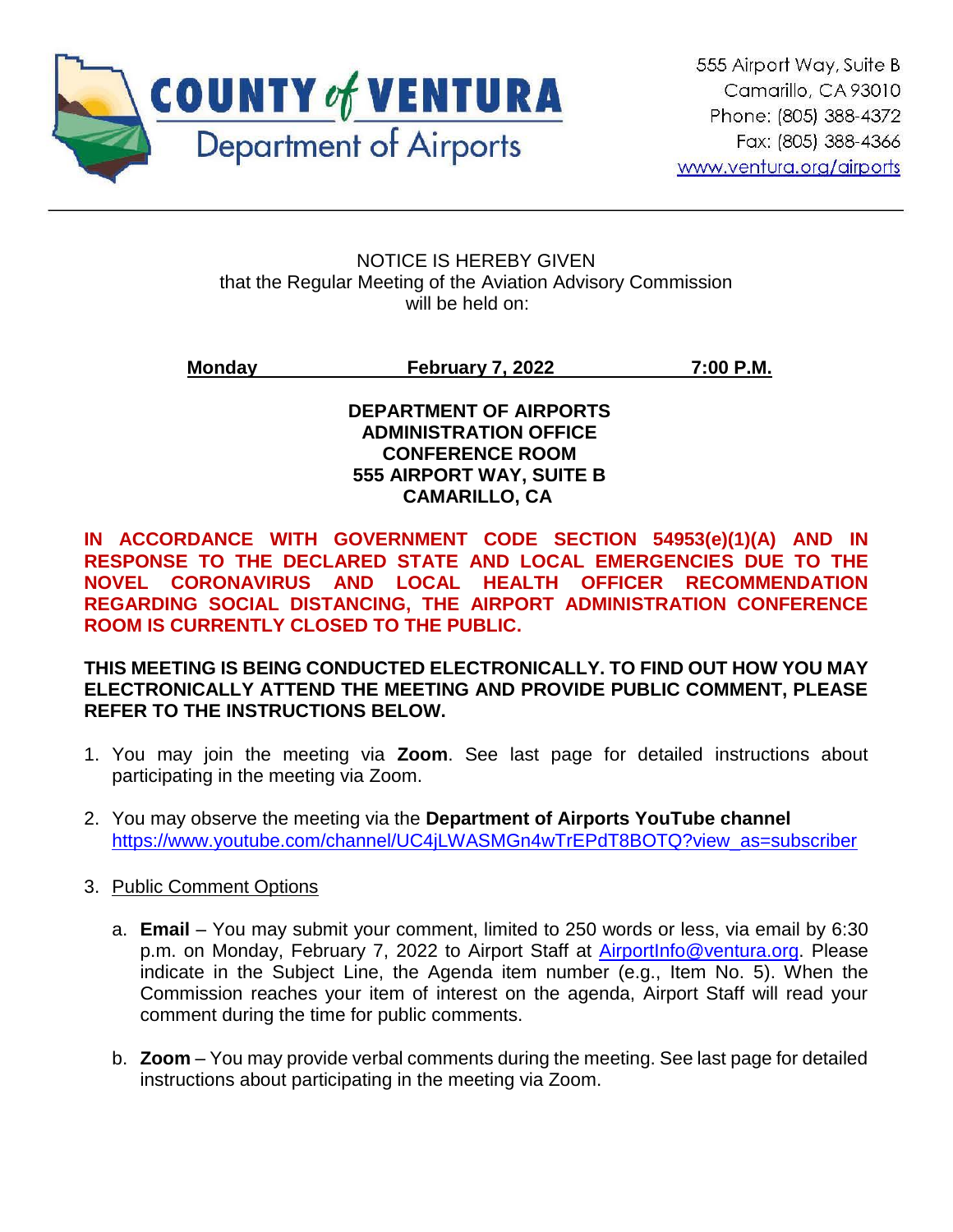### **AGENDA**

- **1. CALL to ORDER and PLEDGE of ALLEGIANCE**
- **2. ROLL CALL**
- **3. AGENDA REVIEW**
- **4. APPROVAL of MINUTES – January 3, 2022 (Regular Meeting) January 31, 2022 (Special Meeting)**
- **5. PUBLIC COMMENT PERIOD**
- **6. NEW BUSINESS**
- **A. Subject: Selection of Chair and Vice-Chair for Calendar Year 2022**

#### **Recommendation:**

Nominate and select the 2022 Chair and Vice-Chair.

### **B. Subject: Adoption of Resolution #7 Authorizing Remote Teleconference Meetings of the Aviation Advisory Commission for a 30-Day Period**

#### **Recommendation:**

Adopt the attached Resolution #7 (Exhibit 1) authorizing remote teleconference meetings of the Aviation Advisory Commission for a 30-day period pursuant to Government Code Section 54953, Subdivision (e), of the Ralph M. Brown Act.

**C. Subject: Approval of, and Authorization for the Director of Airports or Designee to Sign, Amendment No. 2 to the Consulting Services Contract with Ninyo & Moore Geotechnical & Environmental Sciences Consultants for the Supplemental Per and Polyfluoroalkyl Substances Soil and Groundwater Investigation at Oxnard Airport, Raising the Total Amount of the Contract by \$201,800.57 to \$363,018.47**

#### **Recommendation:**

Staff requests that your Commission/Authority recommend that the Board of Supervisors (Board):

Approve, and Authorize the Director of Airports Or Designee to Sign, Amendment No. 2 (Exhibit 3) to the Consulting Services Contract With Ninyo & Moore Geotechnical & Environmental Sciences Consultants (AEA 20-11) for the Supplemental Per And Polyfluoroalkyl Substances (PFAS) Soil and Groundwater Investigation at Oxnard Airport, Raising the Total Amount of the Contract By \$201,800.57 to \$363,018.47.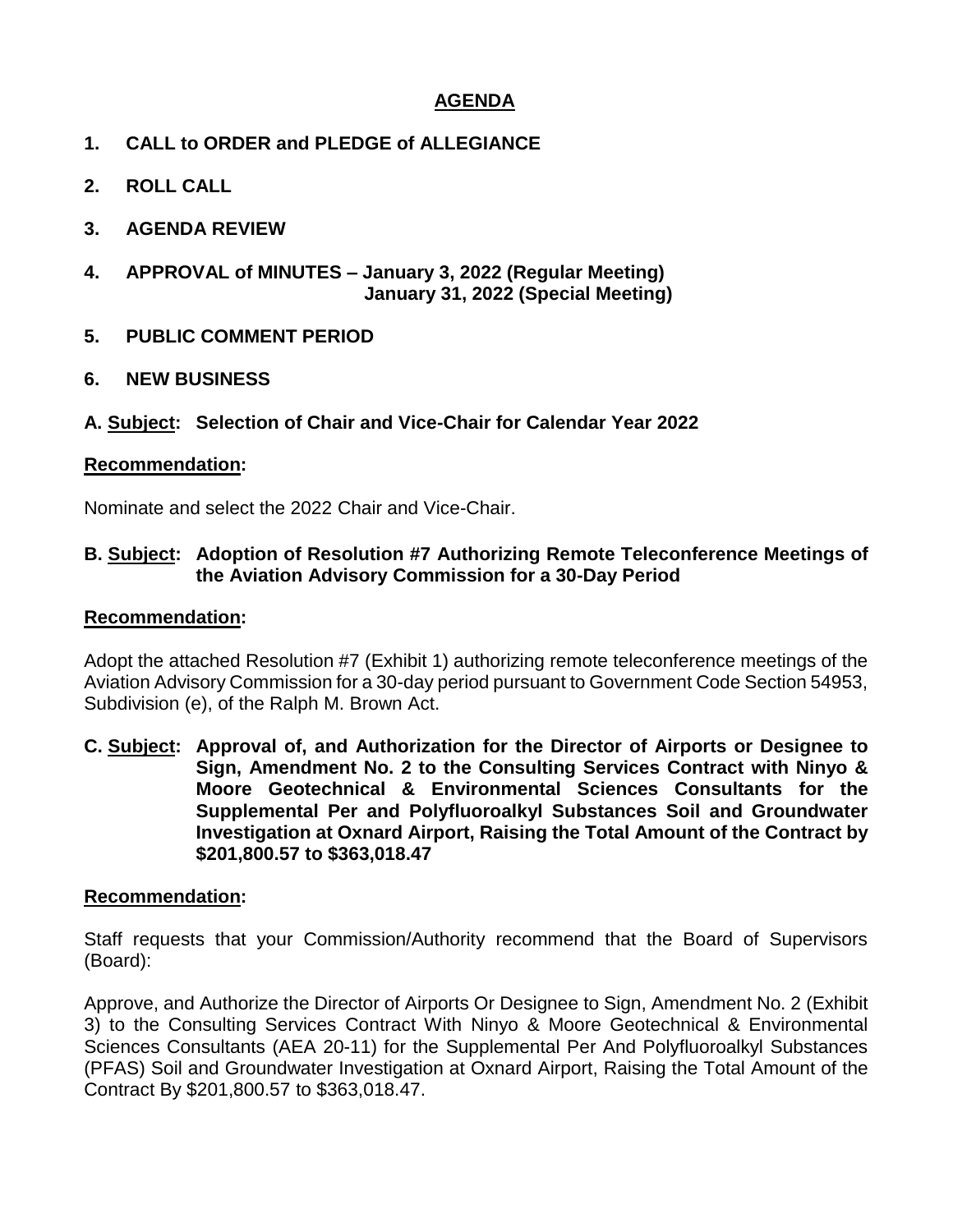## **7. DIRECTOR'S REPORT**

#### **8. REPORTS**

**Report items listed below are presented to the Aviation Advisory Commission for information only, at this time. The report items require no action or are not ready for the Commission's consideration. The Commission may refer these items to the Department of Airports for investigation and report back on a future agenda.** 

Monthly Activity Report – December 2021 Monthly Noise Complaints – December 2021 Consultant Reports (Coffman Associates, Mead & Hunt) – December 2021 Consultant Reports (Jviation) – November, December 2021 Airport Tenant Project Status – January 2022 Project Status – January 2022 Financial Statements Second Quarter – FY 2021/2022 Meeting Calendar

#### **9. CORRESPONDENCE**

**Correspondence items listed below are presented to the Aviation Advisory Commission for information only, at this time. The correspondence items require no action or are not ready for the Commission's consideration. The Commission may refer these items to the Department of Airports for investigation and report back on a future agenda.** 

Letter dated January 19, 2022 from Michael Powers, County Executive Officer to Greg Ramirez, City of Camarillo re: the 1976 Camarillo Airport Joint Powers Agreement

Letter dated January 20, 2022 from Madeline Herrle to Garry Montanari, Michaelis, Montanari and Johnson re: Public Records Request dated January 7, 2022 – Aeroplex

Letter dated February 2, 2022 from Madeline Herrle to Jackie Rose, Director of Animal Services re: Expansion and Renovation Plans, Camarillo Airport Business Park

**10. COMMISSION COMMENTS –** Comments by Commission members on matters deemed appropriate.

#### **11. ADJOURNMENT**

The next regular Commission meeting will be on Monday, March 7, 2022 at 7:00 p.m. Location to be determined.

IN COMPLIANCE WITH THE AMERICANS WITH DISABILITIES ACT, IF YOU NEED SPECIAL ASSISTANCE TO PARTICIPATE IN THIS MEETING, PLEASE CONTACT ANA CASTRO AT (805) 388-4211. NOTIFICATION 48 HOURS PRIOR TO THE MEETING WILL ENABLE THE DEPARTMENT OF AIRPORTS TO MAKE REASONABLE ARRANGEMENTS TO ENSURE ACCESSIBILITY TO THIS MEETING.